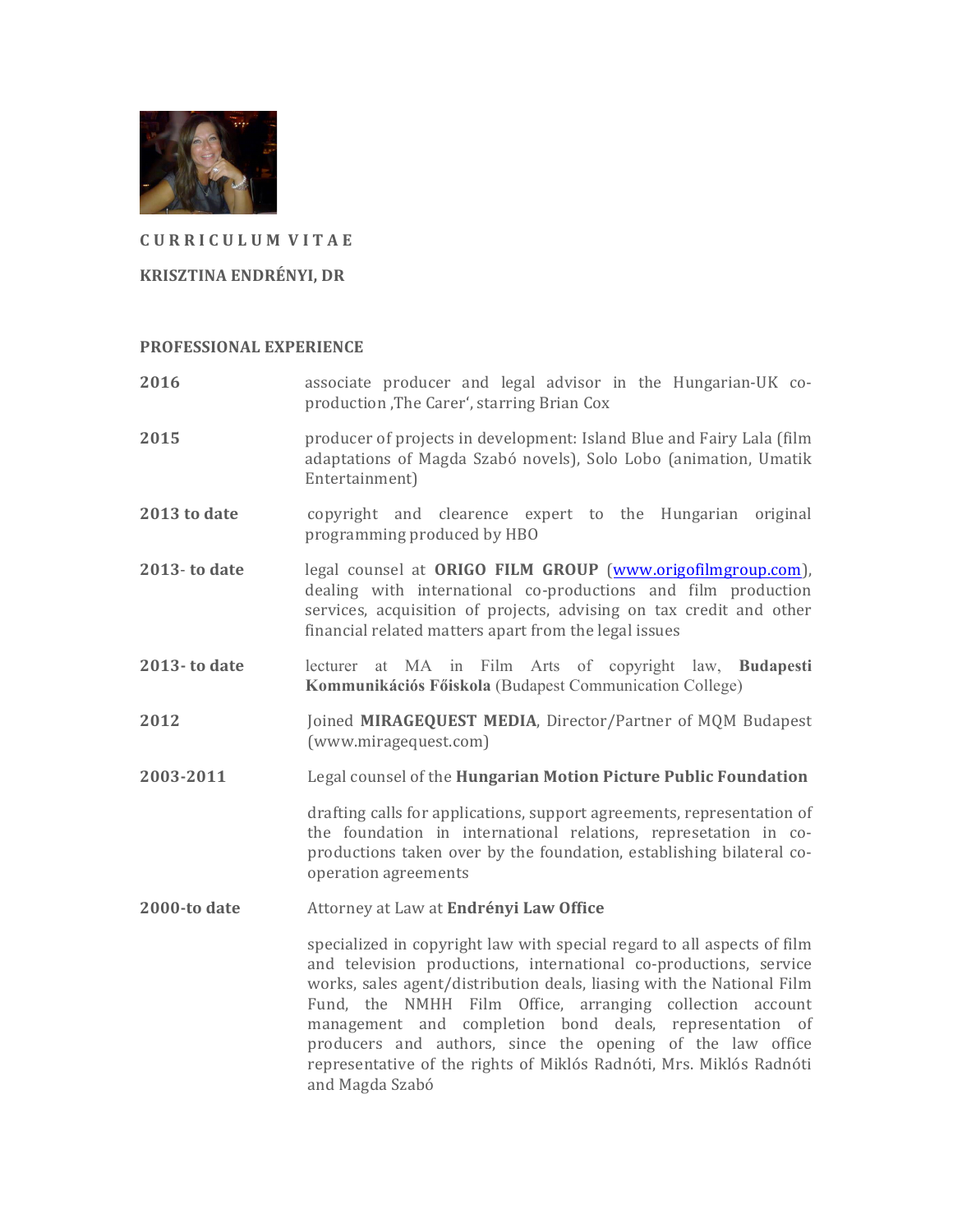| 2000-2001 | Legal counsel of <b>MAFILM Inc.</b>                                                                                                                         |
|-----------|-------------------------------------------------------------------------------------------------------------------------------------------------------------|
| 2001-2002 | Member of the Board of <b>PAX TV</b>                                                                                                                        |
|           | thematic cable channel, taking part in foundation of the channel                                                                                            |
| 2000-2003 | Member of the Board of FILMMÚZEUM                                                                                                                           |
|           | thematic cable channel, taking part in foundation of the channel                                                                                            |
| 1998-2000 | Legal Practitioner at SÁR AND PARTNERS Law Office                                                                                                           |
| 1999      | 3-month research in Barcelona, Police and Corruption                                                                                                        |
| 1997-1998 | Research assistant in the Constitutional and Legal Policy Institute<br>(part of the Soros Institutes), police research with special regard to<br>corruption |

# **EDUCATION**

| 1997-2000 | BIGIS - European Expert Post-Graduate course at Corvinus<br>University (Budapest University of Economy) |
|-----------|---------------------------------------------------------------------------------------------------------|
| 1992-1997 | Eötvös Loránd University, Faculty of Law (Budapest)                                                     |
| 1988-1993 | Szilágyi Erzsébet High School, special Spanish course                                                   |

## **MEMBERSHIPS**

**Budapest Bar Association** 

Copyright Experts Board (organized next to the National Office of Intellectual Property)

Copyright Law Forum

ELS Society

# **LANGUAGES**

Hungarian - native

English – fluent

Spanish - fluent

Italian - spoken fluent

## **PERSONAL INFORMATION**